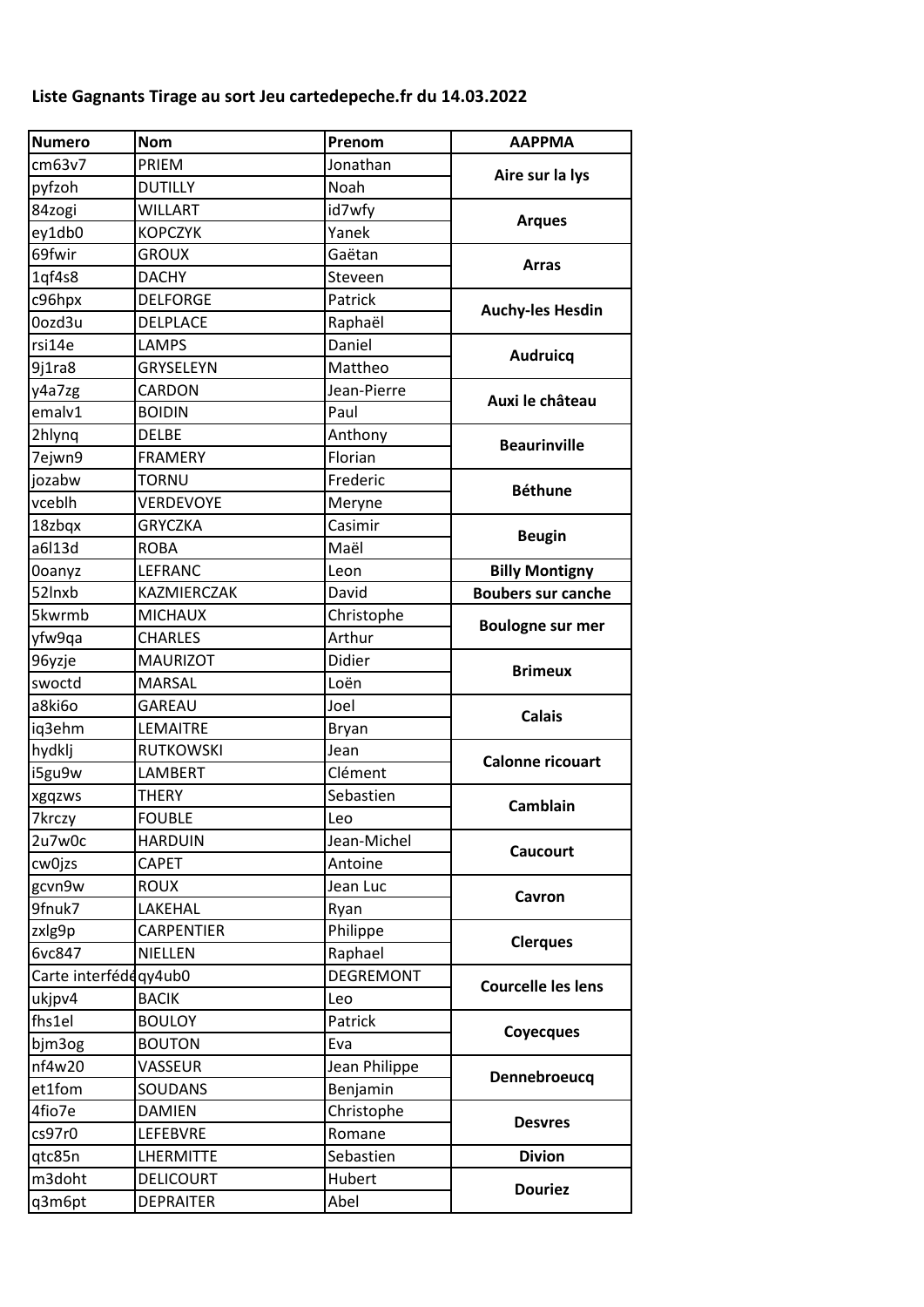| wya1qz | <b>GROCAUT</b>     | Christophe      | ecourt sain quentin      |
|--------|--------------------|-----------------|--------------------------|
| 75ayv6 | <b>MARONNIER</b>   | Aymeric         |                          |
| jhlxt9 | <b>HALIPRE</b>     | Claude          | <b>Famechon</b>          |
| phi4fj | <b>BLAUT</b>       | Jean-Philippe   | <b>Fillièvres</b>        |
| s9jpk7 | <b>DENIS</b>       | Timeo           |                          |
| 7iek9t | <b>POLLET</b>      | Fabrice         | Fléchin                  |
| sbn14f | <b>DEMAGNY</b>     | Ethan           |                          |
| hkc1pi | DALLEU             | <b>Bertrand</b> | Frévent                  |
| rcgvkt | <b>KIWIOR</b>      | Jean            |                          |
| cfrpkv | <b>DUPONT</b>      | Jean-Raymond    | <b>Fruges</b>            |
| 75o6nv | <b>GALLET</b>      | Doswon          |                          |
| nfd6yv | <b>DELAINE</b>     | Julien          |                          |
| at6r5c | <b>ROBBE</b>       | Evan            | <b>Hesdin</b>            |
| xie6hs | <b>BILOT</b>       | Dominique       | <b>Houdain</b>           |
| 38nfcq | <b>KRAWCZYK</b>    | Tom             |                          |
| jc3o8f | <b>MONVOISIN</b>   | Pascal          |                          |
| gnd8hr | <b>MARQUANT</b>    | Nathan          | La comte                 |
| 38s1vx | GÉRON              | Allyre          | Labroye                  |
| yhaid1 | <b>LUNE</b>        | Jean-Daniel     | Ligny                    |
| pr0xu4 | <b>FLAMENT</b>     | Michel          |                          |
| giw2uh | LEFEBVRE           | Emmy            | <b>Lilllers</b>          |
| gqeb28 | <b>JONVILLE</b>    | Albert          | Lisbourg                 |
| 3wk2td | <b>FOSSEUX</b>     | Stéphane        |                          |
| vd4efy | <b>BEAUBOIS</b>    | Nathan          | <b>Lumbres</b>           |
| 9s27ph | <b>SCAILLIEREZ</b> | Philippe        |                          |
| pstv9m | <b>HAMEAU</b>      | Nolan           | <b>Mametz</b>            |
| zd39q8 | <b>BACQUEVILLE</b> | Jean-Pierre     | <b>Mareouil</b>          |
| qy4bma | VERMEERSCH         | Philippe        |                          |
| rognvk | AGEZ               | Lino            | <b>Marquise</b>          |
| ua2ze0 | <b>BONTE</b>       | Stephane        |                          |
| d1kqn5 | VANBELLE           | Noah            | <b>Mazingarbe</b>        |
| r5choz | <b>BARRE</b>       | Gregory         | <b>Montreuil sur mer</b> |
| we6uzs | <b>BOCQUET</b>     | Pierre          |                          |
| dtgouz | <b>RUDIGIER</b>    | Anaïs           |                          |
| z8evwm | <b>MULLER</b>      | Léo             | Nielles les bléquin      |
| vlg6f5 | <b>ROCHE</b>       | Corentin        | <b>Noyelles</b>          |
| w9jv1u | LUC                | Theo            |                          |
| g84yav | <b>BLONDEAU</b>    | Cedric          | <b>Oignies</b>           |
| spum57 | <b>PICCO</b>       | Lucas           |                          |
| 0l194v | <b>POLOWCZYK</b>   | Olivier         | oisy le verger           |
| gftmc7 | <b>ROGER</b>       | Tom             |                          |
| 5w63ig | TASSENCOURT        | Sylvie          | <b>Orville</b>           |
| oujfpi | THOREL             | Louis           |                          |
| xulapd | NOEUVEGLISE        | Eric            |                          |
| 38oepg | <b>BULINSKI</b>    | Nathan          | <b>Ouve Wirquin</b>      |
| t7ri1s | <b>DELCOURT</b>    | Michel          | <b>Palluel</b>           |
| rebsup | <b>BRACH</b>       | Mathis          |                          |
| 40kzl6 | <b>DELSAUX</b>     | Murielle        | <b>Raye sur Authie</b>   |
| zht58q | <b>MOULIN</b>      | Jimmy           |                          |
| 5p1xlh | <b>BRICARD</b>     | <b>Baptiste</b> | Rebreuviette             |
|        |                    |                 |                          |